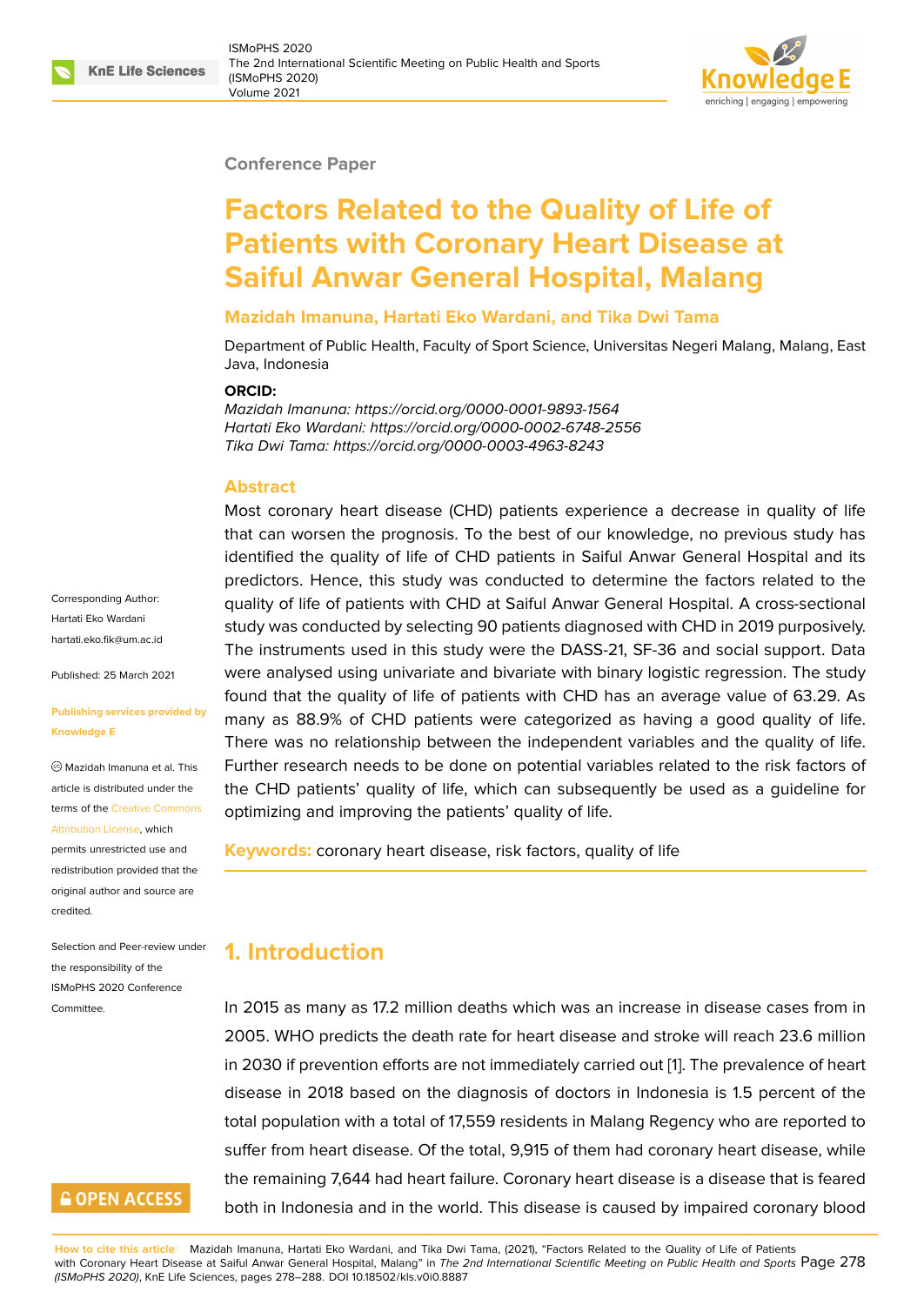flow due to decreased oxygen supply to the heart muscle / myocardium which can lead to death if damage occurs [2, 3].

The majority of CHD patients have a low quality of life can have an impact on psychological factors such as depression, anxiety, stress that affect lifestyle such as dietary behaviour, physical [ex](#page-9-1)[er](#page-9-2)cise, medication [4]. This is in accordance with reports from 58 couples studied that there are differences in stress levels, and anxiety which is a psychological factor and can correlate with quality of life and can affect the decline in quality of life [5]. Measurement of the quality [of](#page-9-3) life of patients with coronary heart disease can use the *Medical Outcomes Study 36-Items Short Form Health Survey* (SF-36). The average quality of life in all patients was calculated in 2 domains, physical domain and me[nt](#page-9-4)al domain. Each domain consists of 4 sub areas, each sub area consists of several questions. Sub area in the physical domain consists of physical function, physical role, pain and general health, while the mental domain consists of mental health, emotional role, social function and vitality [6].

This research was conducted at the Cardiology Polyclinic of RSUD Dr. Saiful Anwar Malang is a hospital that acts as a referral centre for coronary heart disease in East Java Province. Based on the background above, it can be co[ncl](#page-9-5)uded that many factors are related to the quality of life of patients with coronary heart disease, so researchers are interested in analysing what factors can be related to the quality of life of patients with coronary heart disease in RSUD Dr. Saiful Anwar Malang City.

## **2. Material and Method**

The research method used in this study is quantitative. Study design used *crosssectional*. The research was conducted at the Cardiac Polyclinic at the Regional General Hospital Dr. Saiful Anwar Malang City. In this study the number of coronary heart disease patients recorded in the data at the Cardiac Polyclinic of the Regional General Hospital Dr. Saiful Anwar Malang in 2019 of 800 patients. Based on this number, after adjusting for inclusion criteria, the patient was diagnosed with coronary heart disease or other concomitant diseases (heart complications) in 2019, able to communicate well, get permission from the cardiac clinic and the patient was willing to be involved in the study. While the exclusion criteria include patients experiencing chest pain, shortness of breath, and difficulty working with. Based on the inclusion results only 90 patients were obtained, so the number of samples in this study were 90 people. The type of data used in this study is primary data with questionnaire instruments used to assess depression, anxiety, stress using the DASS-21 questionnaire (*Depression, Anxiety, and*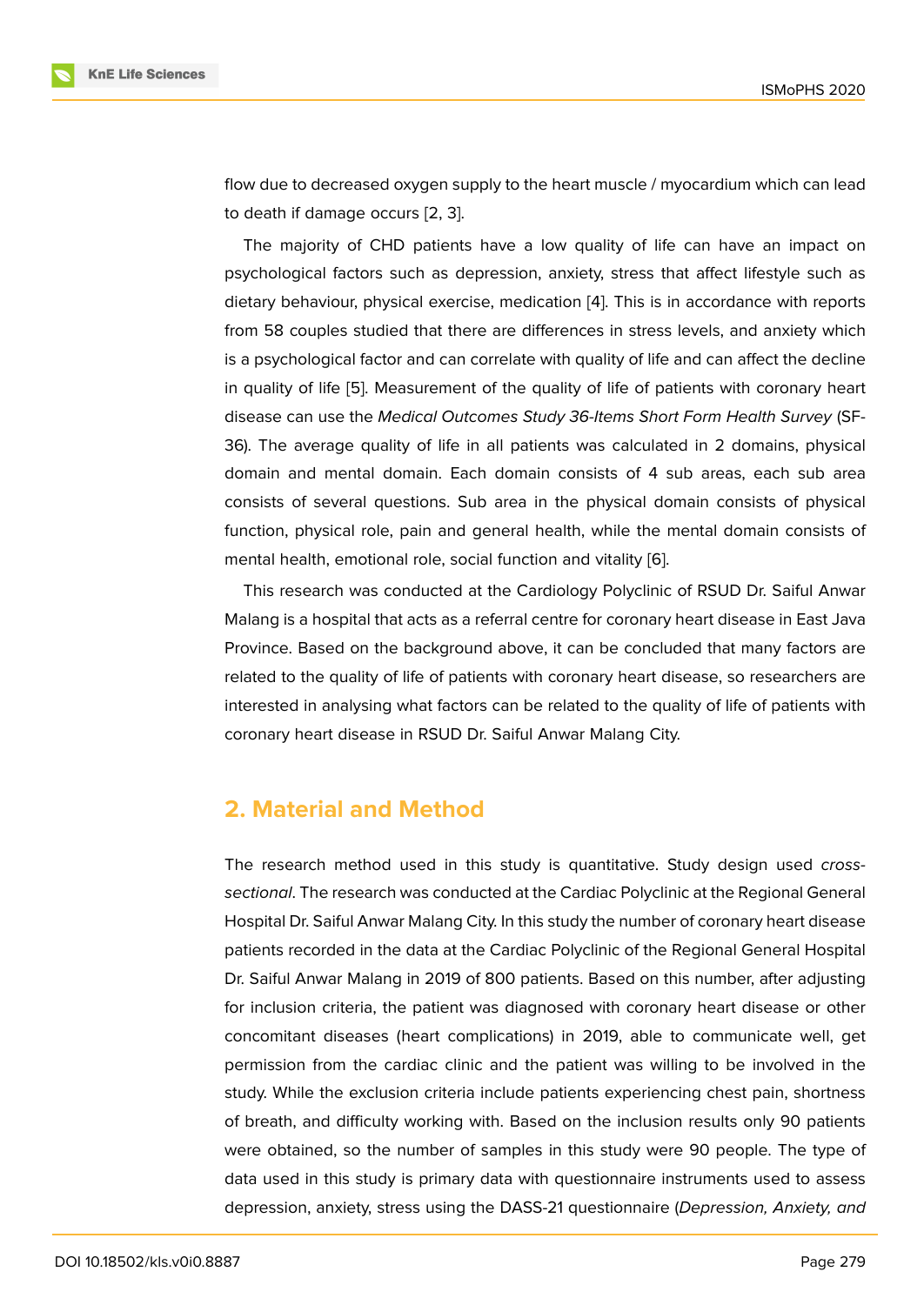*Stress Scale*) which can be used as a screening tool for referral to health services as a diagnosis more precisely, research on depression, anxiety, and stress using the DASS questionnaire is still rare to use in Indonesia [7]. Family support in this study was measured using a standard questionnaire containing social support in the family using a Likert scale with positive questions and was declared valid with a r table value of 0.301 and declared reliable with a value of *Cronb[ac](#page-9-6)h Alpha* 0.628 [8]. The quality of life questionnaire used was the *Medical Outcomes Study 36-Items Short Form Health Survey* (SF-36) made in the United States. This questionnaire totalled 36 statements with 8 aspects namely physical function, physical role, pain, general healt[h,](#page-9-7) social function, emotional role, vitality and mental health. SF-36 values range from 0-100 with values of 0-50 as poor quality of life and 51-100 as good quality of life [9]. The analysis used was a Bivariate analysis *Chi-Square* using SPSS 23 (*Statistical Product and Service Solution*). If there are some requirements that are not fulfilled, will be conducted *Fisher Exact Test* or *Yates Correction* [10]. This study has received *ethica[l c](#page-9-8)learance* from the Health Research Ethics Commission of the Regional General Hospital Dr. Saiful Anwar Malang City with No: 400/270 / K.3 / 302/2019.

## **3. Results**

The number of men as many as 50 people (55.6%) is greater than the number of women as many as 40 respondents (44.4%). The average age of patients ranged from 46-55 years with a minimum limit of 26 years and a maximum of 76 years. The results of the study related to age characteristics at the age of 56 - 65 years (elderly) as many as 34 patients (37.8%). The majority of respondents did not work as many as 64 respondents (71.1%) and worked as many as 26 respondents (28.9%). The marital status is divided into two groups namely married as many as 83 respondents (92.2%) and widows / widowers as many as 7 respondents (7.8%). Patients with coronary heart disease who experienced heart failure as many as 32 respondents experienced heart failure (35.6%) and 58 respondents (64.4%) did not have the disease. Depression is divided into two: 71 respondents (78.9%) have severe depression and 19 respondents (21.1%) have mild depression. Anxiety in respondents was divided into two, those who experienced mild anxiety were 82 respondents (91.1%) and those who experienced severe anxiety were 8 respondents (8.9%). Stress in patients with coronary heart disease that is not experiencing stress as much as 90 respondents (100.0%). Social support in patients with coronary heart disease that has high social support as many as 90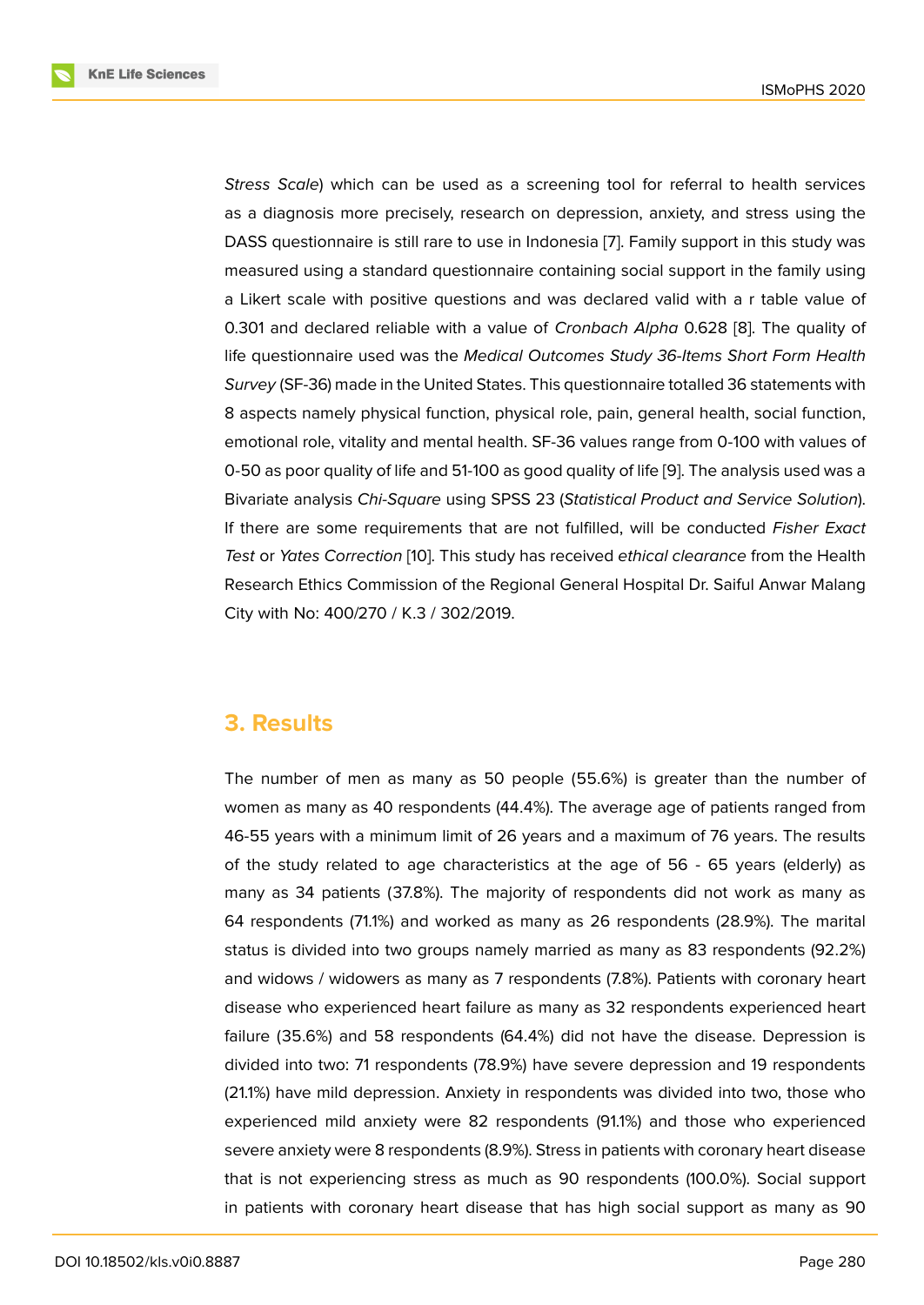respondents (100.0%). The frequency distribution of respondents can be seen in Table 1.

| <b>Variables</b>         | <b>Category</b>     | Frequency (n)  | Percentage (%) |  |
|--------------------------|---------------------|----------------|----------------|--|
| <b>Sex</b>               | Male                | 50             | 55.6           |  |
|                          | Women<br>40         |                | 44.4           |  |
| Age (yr)                 | $20 - 45$           | 12             | 13.3           |  |
|                          | $46 - 65$           | 60             | 66.7           |  |
|                          | >65                 | 18             | 20             |  |
| <b>Employment status</b> | Working             | 26             | 28.9           |  |
|                          | Not working         | 64             | 71.1           |  |
| <b>Marital status</b>    | Married             | 83             | 92.2           |  |
|                          | Widows/<br>widowers | $\overline{7}$ | 7.8            |  |
| <b>Heart failure</b>     | Yes                 | 32             | 35.6           |  |
|                          | <b>No</b>           | 58             | 64.4           |  |
| <b>Depression</b>        | Mild                | 71             | 78.9           |  |
|                          | Severe              | 19             | 21.1           |  |
| <b>Anxiety</b>           | Mild                | 82             | 91.1           |  |
|                          | Severe              | 8              | 8.9            |  |
| <b>Stress</b>            | <b>No</b>           | 90             | 100            |  |
| <b>Social support</b>    | High                | 90             | 100            |  |

Source: Author's own work.

In table 2, it is known that the quality of life is poor as many as 10 respondents and the quality of life is good as much as 80 respondents. In the domain of quality of life is divided into two domains namely the physical domain and mental domain. In the physical domain consists of bad physical function as many as 15 respondents and good physical function as many as 75 respondents. In the category of bad physical limitations as many as 70 respondents and good physical limitations as many as 20 respondents. In the category of bad body pain as many as 22 respondents and the category of good body pain as much as 68 respondents. In the category of poor general health category as many as 63 respondents and good public health as many as 27 respondents. While the mental domain consists of bad vitality categories of 14 respondents and 76 respondents have good vitality. In the category of bad function as many as 31 respondents and 59 respondents have good physical function. In the category of bad emotional limitations as many as 8 respondents and 82 respondents had good emotional limitations. In the category of poor mental health as many as 3 respondents and 87 respondents have good mental health.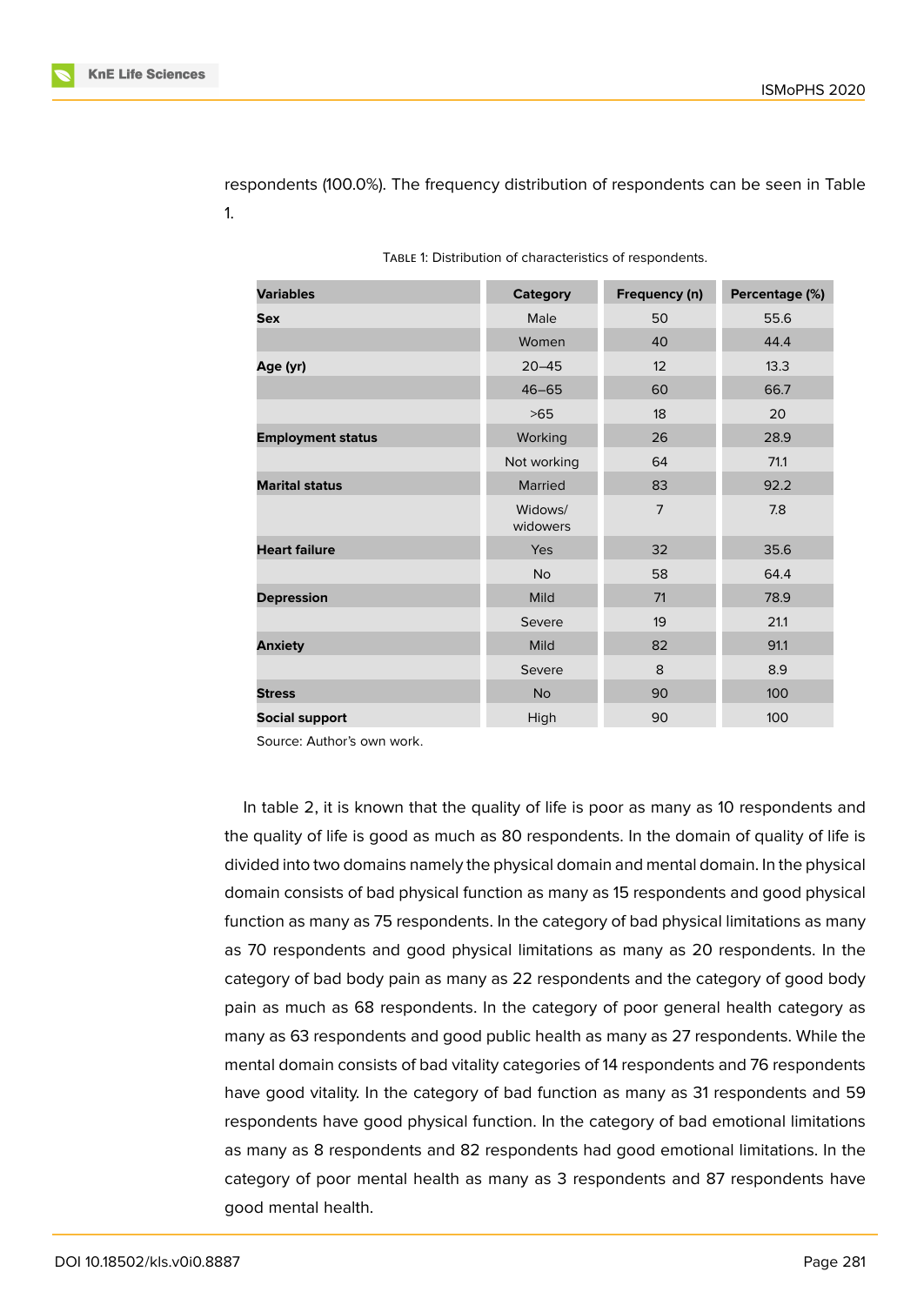| TABLE 2: Overview of patients' quality of life. |
|-------------------------------------------------|
|-------------------------------------------------|

|                              |                         | Poor  | Good     |      |  |  |  |  |
|------------------------------|-------------------------|-------|----------|------|--|--|--|--|
|                              |                         | $n\%$ | $n \, %$ |      |  |  |  |  |
| Quality of life              | 11.1<br>10 <sup>°</sup> |       | 80       | 88.9 |  |  |  |  |
| Domain of quality of life    |                         |       |          |      |  |  |  |  |
| <b>Physical domain</b>       |                         |       |          |      |  |  |  |  |
| Function                     | 15                      | 16.7  | 75       | 83.3 |  |  |  |  |
| <b>Physical limitations</b>  | 70                      | 77.8  | 20       | 22.2 |  |  |  |  |
| Body pain                    | 22                      | 24.4  | 68       | 75.6 |  |  |  |  |
| General health               | 63                      | 70    | 27       | 30   |  |  |  |  |
| <b>Mental domain</b>         |                         |       |          |      |  |  |  |  |
| Vitality                     | 14                      | 15.6  | 76       | 84.4 |  |  |  |  |
| Social functions             | 31                      | 34.4  | 59       | 65.6 |  |  |  |  |
| <b>Emotional limitations</b> | 8                       | 8.9   | 82       | 91.1 |  |  |  |  |
| Mental health                | 3                       | 3.3   | 87       | 96.7 |  |  |  |  |

Source: Author's own work.

From the bivariate analysis (Table 3), there is no statistical relationship between the variables contained in this study with the quality of life of patients with coronary heart disease in RSUD DR. Saiful Anwar Malang, but there are 2 domains of quality of life namely the physical domain and mental domain that have a strong relationship is in the physical domain, namely the physical function sub-domain with work ( $p = 0.031$ ), and the body pain sub-domain with depression ( $p = 0.035$ ), while the mental domain that has a strong relationship is the mental health sub-domain with age ( $p = 0.002$ ), for other sub domains do not have a strong relationship with quality of life. In the stress variable and social support, POR values and p values are not obtained due to constant / fixed numbers so that the status of coronary heart disease patients in RSUD DR. Saiful Anwar Malang is known to have normal / good stress value and high social support value, due to good quality of life management.

### **4. Discussion**

The mean age of CHD patients at the Heart Polyclinic at the General Hospital Dr. Saiful Anwar Malang is 56.71 years with the youngest age 26 years and the oldest 76 years. The results showed 60 patients (66.7%) aged 48 - 65 years (elderly) were the most treated. The age range is at risk of developing coronary heart disease. This is in line with Remita's study (2014). It was reported that 33.2% of patients aged  $>$  75 years had poor quality of life compared to patients aged 18-24 years, only 7.5% had poor quality of life of 172 patients with age 56-66 years vulnerable affected by CHD [11]. The risk of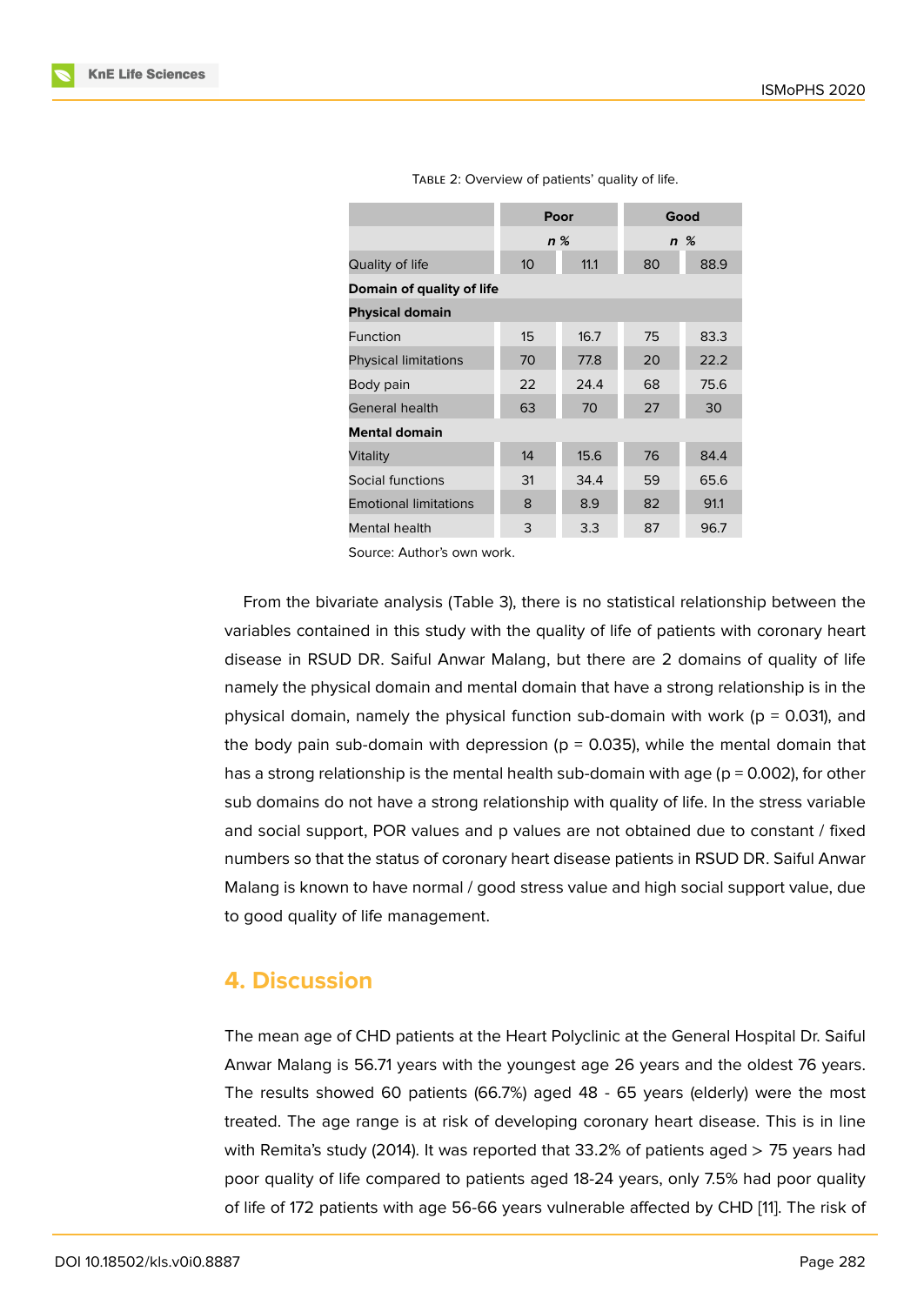| <b>Variable</b>             | <b>Quality of life</b> |                  | <b>POR</b>  | 95% CI | Sig. |                |       |
|-----------------------------|------------------------|------------------|-------------|--------|------|----------------|-------|
|                             |                        | Poor<br>Good     |             |        |      |                |       |
|                             | $\mathbf n$            | %                | $\mathbf n$ | %      |      |                |       |
| <b>Sex</b>                  |                        |                  |             |        |      |                |       |
| Male                        | 8                      | 16               | 42          | 84     | 3.61 |                | 0.175 |
| Female                      | $\overline{2}$         | 5                | 38          | 95     |      | $0.72 - 18.11$ |       |
| Age (yr)                    |                        |                  |             |        |      |                |       |
| $20 - 45$                   | $\mathbf{1}$           | 10               | 11          | 13.8   |      |                |       |
| $46 - 65$                   | 8                      | 80               | 52          | 65     | 1.69 | $0.19 - 14.94$ | 0.62  |
| >65                         | $\mathbf{1}$           | 10 <sup>10</sup> | 17          | 21.3   |      |                |       |
| <b>Employment</b><br>status |                        |                  |             |        |      |                |       |
| Working                     | $\mathbf{1}$           | 3.8              | 25          | 96.2   | 4.09 | $0.49 - 34.06$ | 0.27  |
| Not working                 | 9                      | 14.1             | 55          | 85.9   |      |                |       |
| <b>Marital status</b>       |                        |                  |             |        |      |                |       |
| Married                     | 8                      | 9.6              | 42          | 84     | 3.75 | $0.62 - 22.56$ | 0.62  |
| Widowed                     | $\overline{2}$         | 28.6             | 5           | 71.4   |      |                |       |
| <b>Depression</b>           |                        |                  |             |        |      |                |       |
| Mild                        | $\mathbf{1}$           | 5.3              | 18          | 94.7   | 2.61 | $0.31 - 22.02$ | 0.68  |
| Severe                      | 9                      | 12.7             | 62          | 87.3   |      |                |       |
| <b>Anxiety</b>              |                        |                  |             |        |      |                |       |
| <b>Mild</b>                 | $\mathsf{O}$           | $\mathsf{O}$     | 8           | 100    | 0.87 | $0.81 - 0.95$  | 0.59  |
| Severe                      | 10                     | 12.2             | 72          | 87.7   |      |                |       |
| <b>Stress</b>               |                        |                  |             |        |      |                |       |
| <b>No</b>                   | 10                     | 11.1             | 80          | 88.9   |      |                |       |
| <b>Social support</b>       |                        |                  |             |        |      |                |       |
| High                        | 10                     | 11.1             | 80          | 88.9   |      |                |       |

#### TABLE 3: Bivariate analysis.

Source: Author's own work.

POR: prevalence odds ratio.

other diseases was found in CHD patients at the Heart Clinic of Saiful Anwar Hospital Malang, namely *Chronic Heart Failure* (CHF) or known as heart failure. CHF is one of the complications of CHD, this occurs because in CHD patients the ability to pump blood is weakened so that it can result in the accumulation of fluid in several parts of the body [12].

There are results which state that there is no relationship between age and quality of life because a value  $= 0.62$  is obtained, but there is a relationship between age [and](#page-9-9) the domain of mental health quality of life obtained  $p$  value = 0.002. From these results it can be seen that the older a person is, the quality of life decreases, this is due to changes in mental health. This is consistent with the theory that the tendency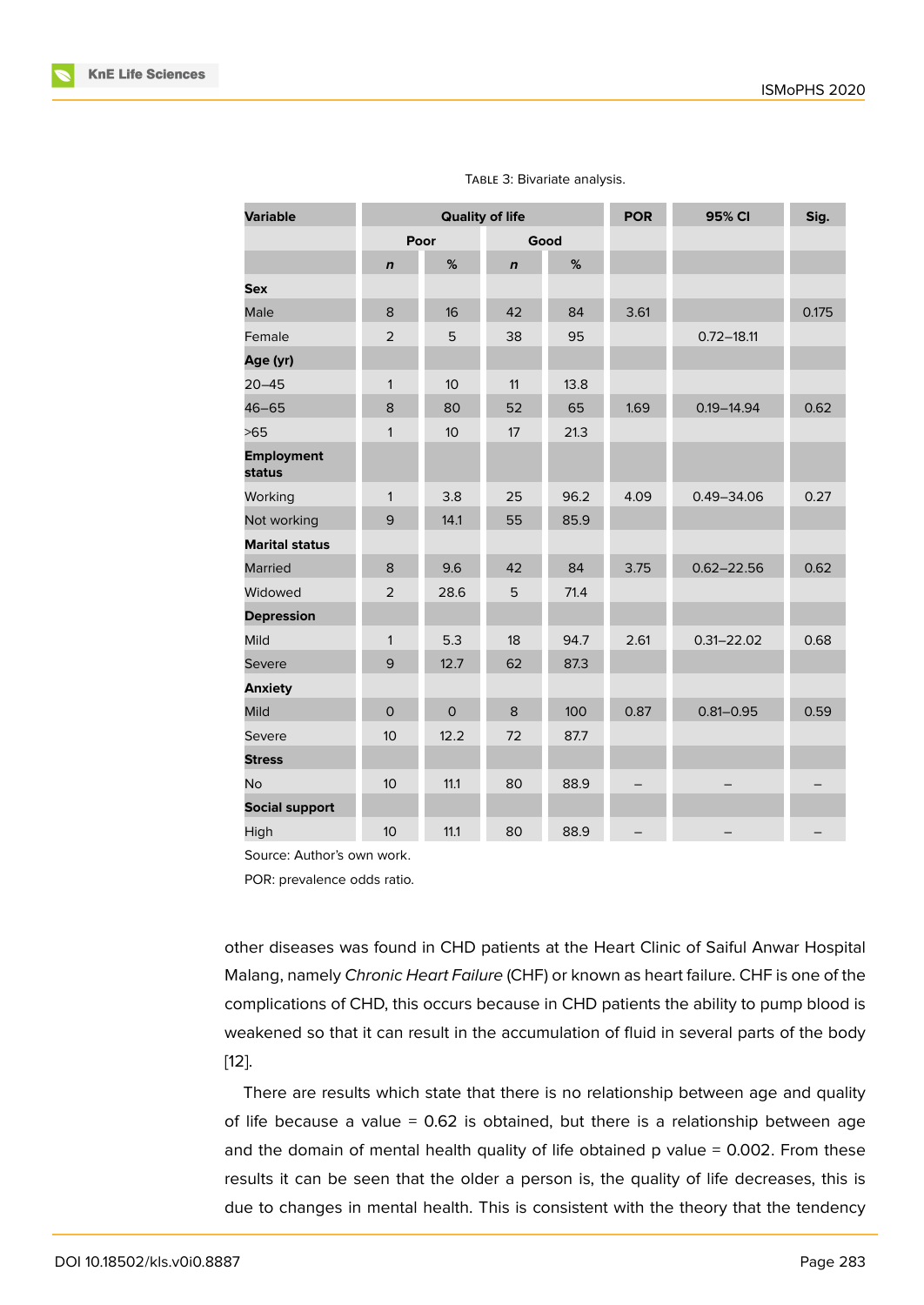for emotional disorders is influenced by the age and stage of an individual's life [13]. Reported figures ranging from 24 - 47% experience high emotional mental disorders in patients with chronic diseases. The figure found in people with heart disease and tuberculosis is 34%. The high incidence is closely related to the chronic disease of [the](#page-9-10) respondents [14].

The number of men in this study were 50 people (55.6%) while in women there were 40 people (44.4%). This is in line with case reports of 69 patients (71.88%) and 27 patients (28.1[2%](#page-9-11)) of the 90 patients [15]. The tendency for men to experience more CHD cases is because they are more likely to live with CHD risk factors such as alcohol and smoking [16]. The results of further analysis show there is no relationship because p value 0.175 is obtained. The absen[ce](#page-10-0) of differences in quality of life between male and female patients affected by quality of life management shows a value of 63.29 with a good qua[lity](#page-10-1) of life score. This study is in line with other studies that found age variables tend not to be related to the quality of life of haemodialysis patients or have a weak and insignificant relationship [17]. Other research conducted by states there is no difference between the quality of life of men and women [18].

The division of work categories includes work and not working. The proportion of work, most respondents [do](#page-10-2) not work with a total of 64 people (71.1%) and 26 people work (28.9%). The majority of respondents did [not](#page-10-3) work in line with the PJK report that 68.4% of respondents did not work or were pensioners, while those who had worked status were 57.9% of respondents [19]. The result of p value is 0.27, meaning that there is no relationship between work and quality of life, but there is a relationship between work and the domain of quality of life physical function, p value = 0.031. The difference is seen from respondents who d[o n](#page-10-4)ot have jobs whose quality of life is worse than respondents who work. The occurrence of changes in physical function that decreases in patients  $>$  55 years who do not work caused by limited physical activity. This study is in accordance with the statement of the relationship of activity level with physical function in old age [20].

The marital status of respondents in this study 92.2% had a partner and 7.8% were not paired. The results show there is no relationship between marital status and quality of life of patients. T[he p](#page-10-5) value is 0.62 which means there is no difference or relationship between age and quality of life. This study is in line with research which states there is no difference in marital status, where married people have a better quality of life than not getting married [18].

The result of p value is 0.68, meaning that there is no difference or relationship between age and quality of life, but there is a relationship between depression and the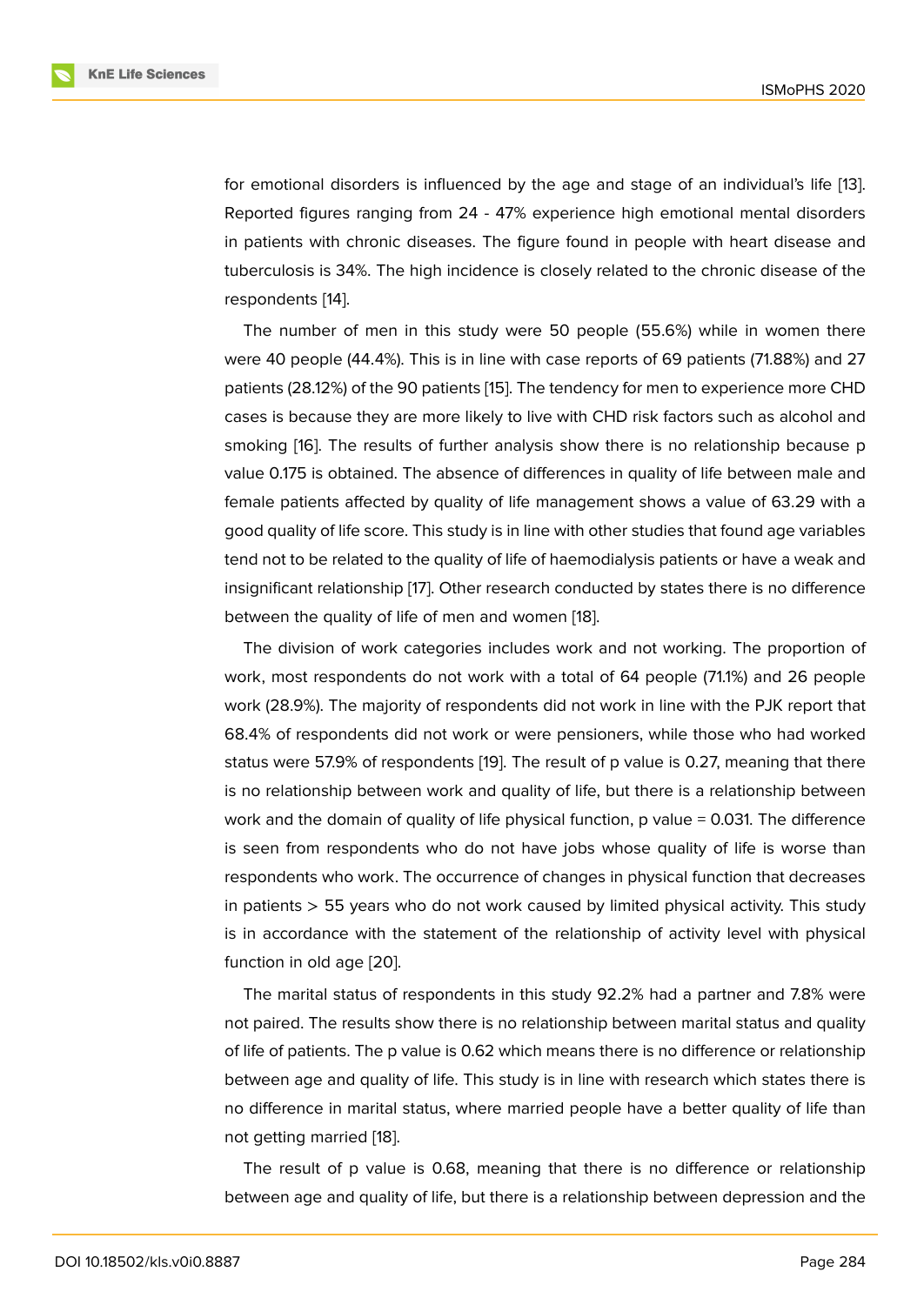domain of quality of life of body pain, p value of 0.035. This is in line with the theory of Clark (2010), about body pain in chronic illness is an emotional reaction and also depressive behaviour towards life experiences. If sufferers believe that pain, depression, and disability cannot be prevented and controlled, they will experience a more negative affective response, increased and more chronic pain, and even more physical and psychosocial impairment [21].

The p value is 0.59, meaning that there is no difference or relationship between anxiety and quality of life. The absence of differences in quality of life is influenced by quality of life managemen[t in](#page-10-6)dicating a value of 63.29 with a good quality of life score. The results of this study are in line with statements regarding patients with good quality of life who are not affected by depression, conversely with patients who are depressed tend to have poor health and quality of life [22]. Another report stated that at the time of the pre-test there were 75% of CHD patients with mild anxiety and 25% were with severe anxiety [23].

There is no value for p value because [the](#page-10-7) final results on the questionnaire get constant or constant numbers. The lack of relationship between stress and quality of life in this study [wa](#page-10-8)s caused by the management of quality of life of CHD patients having an average value of 63.29 which indicates that patients have a good quality of life. This is similar to reports of normal stress levels of 86.7% and mild stress levels of 13.3% in CHD patients [24]. The stress experienced by the patients in this study was at a constant or constant value. This means that patients at RSSA Cardiac Clinic have normal stress because of good quality of life management so that it does not affect the quality of life of patients.

There is no value for p value because the final results on the questionnaire get constant or constant numbers. The lack of relationship between stress and quality of life in this study was caused by the management of quality of life of CHD patients having an average value of 63.29 which indicates that patients have a good quality of life. Although social support has no relationship with quality of life, social support is a support system that can help patients to reduce anxiety and depression. These results are in line with reports that analysed 106 CHD patients found 58 patients with high social support and 48 patients with low social support [25].

In this study in broad outline there is no relationship between the dependent and independent variables. There are 2 domains of quality of life that have a strong relationship is the physical domain namely the physical fu[ncti](#page-10-9)on with work sub-domain (p  $= 0.031$ ), and the body pain sub-domain with depression ( $p = 0.035$ ), while the mental domain that has a strong relationship is the mental health sub domain with age ( $p =$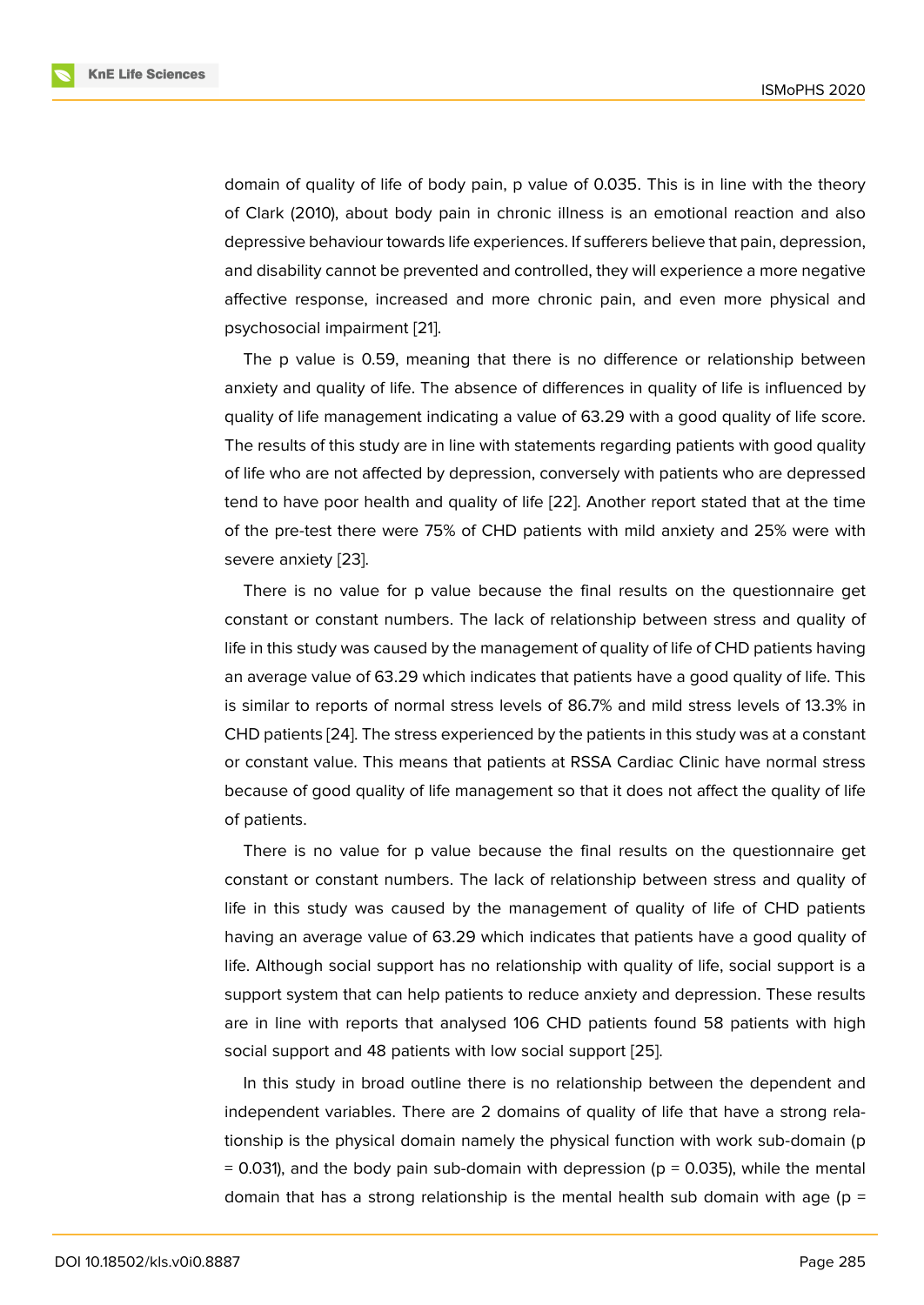**KnE Life Sciences** 



0.002), for other sub domains it has no relationship with quality of life. This happens because of the lack of researchers in the difference in the treatment of patients on certain days due to limited time which can lead to information bias. It is expected that future researchers, especially on variables that have not been studied, conduct further research to look for other variables that are more likely to be risk factors for CHD to reach patients who have poor quality of life, by making more detailed observations or conducting research *door-to-door* with optimal time. due to predictions in this study CHD patients have a good quality of life management.

## **5. Conclusion**

The majority of CHD patients in Saiful Anwar General Hospital had a good quality of life. Based on each domain of quality of life, most of CHD patients had poor quality in physical limitations sub-domain and general health sub-domain. All independent variables that were analysed in this study (sex, age, employment status, marital status, heart failure, depression, anxiety, stress, social support) had no significant association with quality of life. Further research needs to be done on potential variables related to risk factors for the quality of life of CHD patients. Then, it can be used as guidelines in optimizing and improving the quality of life of patients. The results of this study can provide benefits for nurses, especially in the cardiac polyclinic Dr. Saiful Anwar Malang City in providing nursing care to patients with coronary heart disease which is related to the factors that affect the patient's quality of life. Carrying out further research, especially on variables that have not been researched, and conducting further research to find other variables that are more potential to become risk factors for CHD through recording primary data such as distance and other socio-economic conditions.

## **Acknowledgement**

The authors would like to thank Saiful Anwar General Hospital for giving the approval to conduct this study, as well as to the officers that had helped to provide the data.

# **Conflict of Interest**

The authors state that there is no conflict of interest.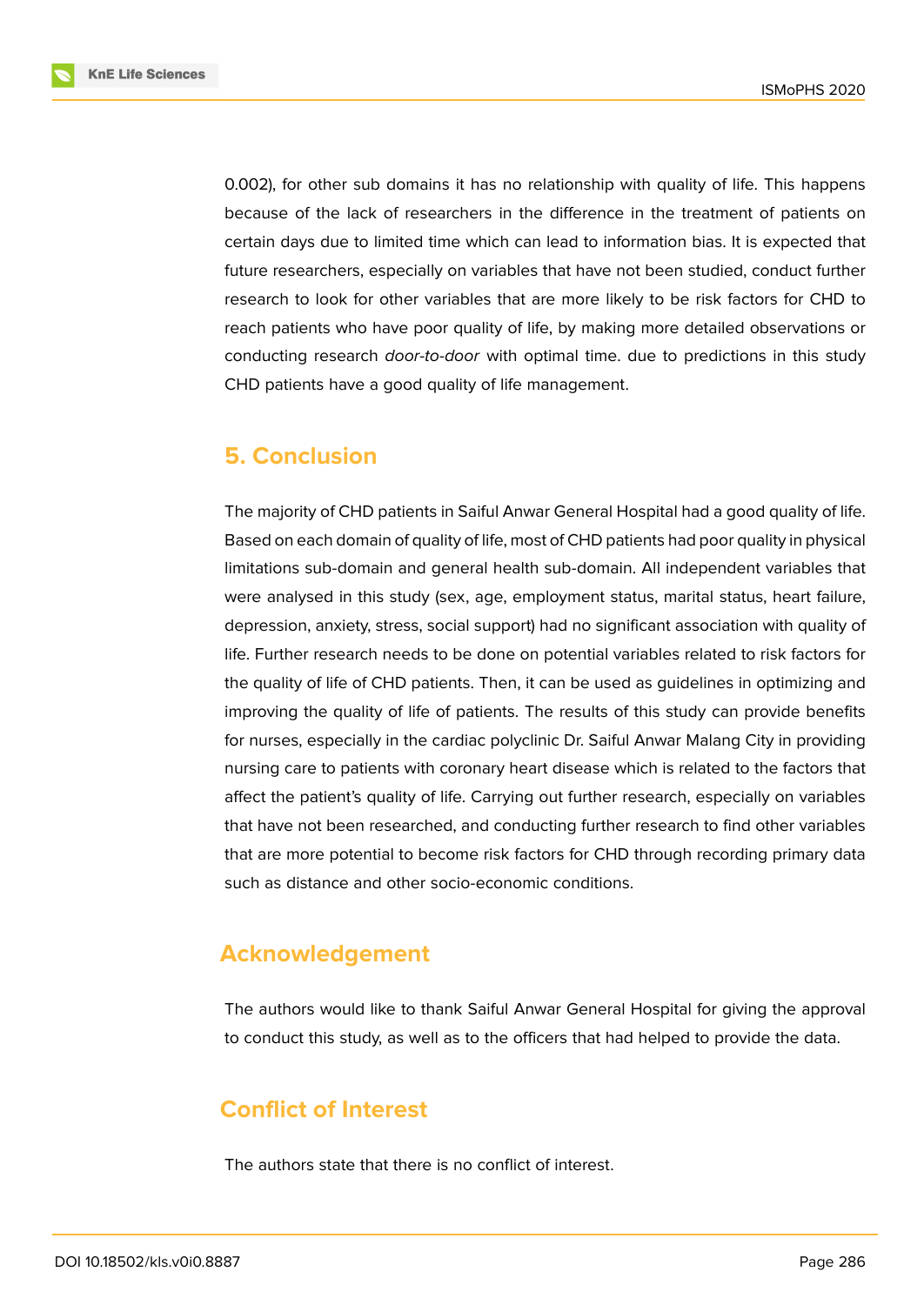#### **References**

- [1] WHO. (2013). *About Cardiovascular Disease*. Geneva: World Health Organization Geneve.
- <span id="page-9-0"></span>[2] Riskesdas. (2018). *Report on Basic Health Research Results (Riskesdas) Prevalence of Coronary Heart Disease*. Jakarta: intimedia.
- <span id="page-9-1"></span>[3] Wardani, H. (2010). *Sports and Coronary Risk*. Retrieved from http://karya-ilmiah.um. ac.id/index.php/karya-dosen-fik/article/download/6492/4233.
- <span id="page-9-2"></span>[4] Kripracha, C. and Panthee, B. (2011). Anxiety and Quality of life Patients with Myocardial Infarction. *Nurse Media Journal of Nursing*, vol. 1, [issue 1, pp. 105-5.](http://karya-ilmiah.um.ac.id/index.php/karya-dosen-fik/article/download/6492/4233)
- <span id="page-9-3"></span>[5] [Chung, M. L. \(2009\). The Effects of Depressive Symptoms and](http://karya-ilmiah.um.ac.id/index.php/karya-dosen-fik/article/download/6492/4233) Anxiety on Quality of Life in Patients with Heart Failure and their Spouses: Dyadic Dynamics Testing using Actor-Partner Interdependence. *Journal of Psychosomatic Research*., vol. 67, issue 1, pp. 29-35.
- <span id="page-9-4"></span>[6] Loretz, L. (2010). *Primary Care Tools for Clinicians A Compendium of Forms, Questionnaires, and Rating Scale for Everyday Practice*. St. Louis: Mosby, Inc.
- <span id="page-9-5"></span>[7] Astutik, E., *et al*. (2020). Depression, Anxiety, and Stress among Students in Newly Established Remote University Campus in Indonesia. *Malaysian Journal of Medicine and Health Science*., vol. 16, issue 1, pp. 270-7.
- <span id="page-9-6"></span>[8] Nursalam, E. S. (2019). Knowledge, Family Support and Self-Reliance Capital when Caring for Low Birth Weight Babies. *Nurse Journal*., vol. 14, issue 1, pp. 10 – 5.
- <span id="page-9-7"></span>[9] Nazir, K. A. (2010). *Assessment of Quality of Life of Patients After Coronary Bypass Surgery Undergoing Phase III Rehabilitation Using SF-36*. Jakarta: UI.
- <span id="page-9-8"></span>[10] Notoatmodjo, S. (2012). *Health Research Methodology*. Jakarta: Rineka Cipta.
- [11] Steigelman, K. L. (2010). Religion, Relationships and Mental Health in Midlifewomen Following Acute Myocardial Infarction. *Issues in Mental Health Nursing*., issue 27, pp. 141–59.
- [12] Karikaturijo, K. G. (2010). *Coronary Heart Disease*. Jakarta: Veterans National Development University.
- <span id="page-9-9"></span>[13] Angela, S. N. (2018). Relationship between Work Stress and the Emergence of Emotional Mental Disorder Trends in Nurses Directly Involved with People with Mental Disorders at a Hospital in Jakarta. *Journal of The Indonesian Medical Association*. Vol. 68, issue 1, pp. 1 -10.
- <span id="page-9-11"></span><span id="page-9-10"></span>[14] Widakdo, G. (2013). Effects of Chronic Disease on Emotional Mental Disorders. *National Journal of Public Health*., vol. 7, issue 7, pp. 309 - 15.